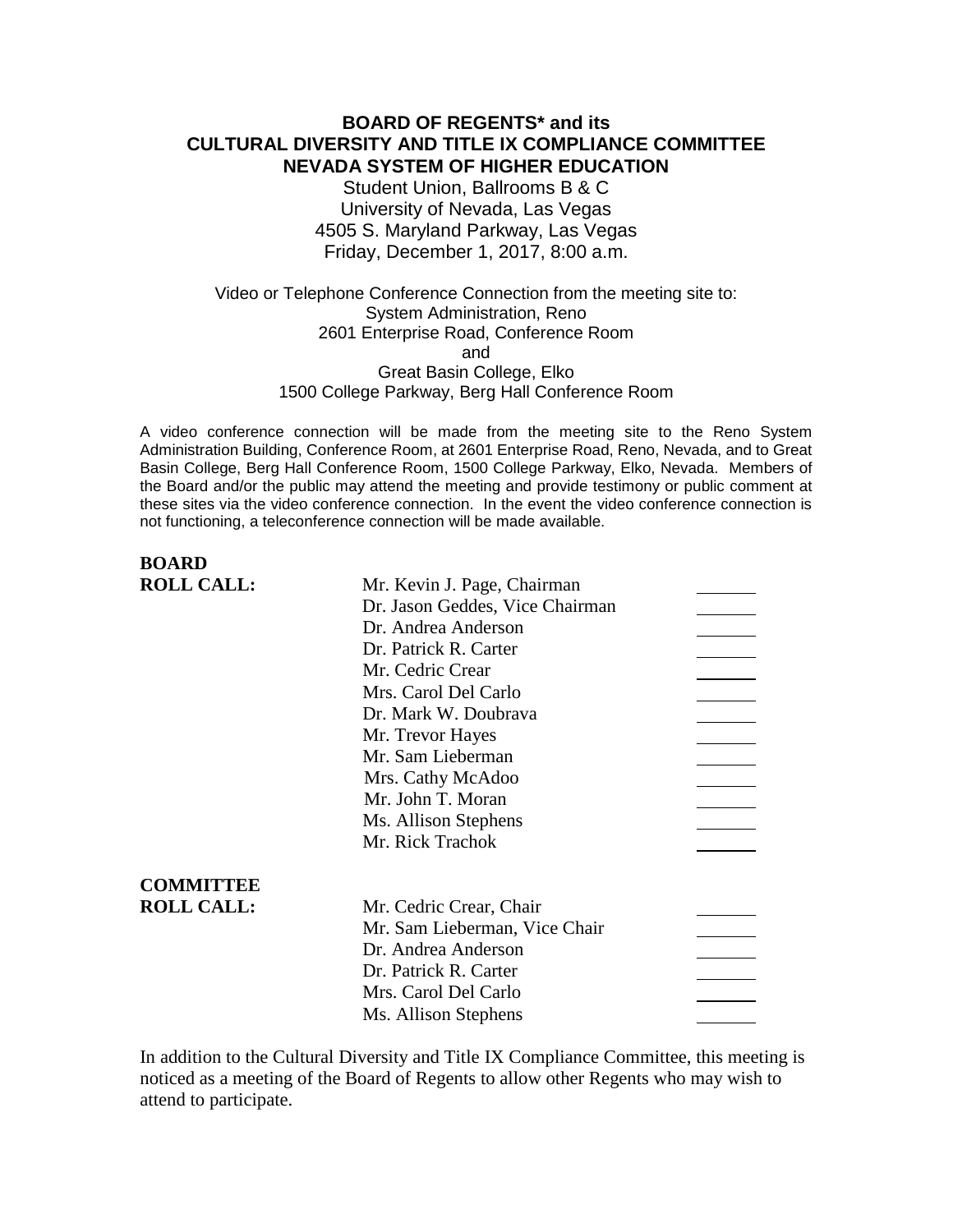### **IMPORTANT INFORMATION ABOUT THE AGENDA AND PUBLIC MEETING**

**NOTE:** Below is an agenda of all items scheduled to be considered. Notification is hereby provided that items on the agenda may be taken out of the order presented, including moving an item to a different day if the meeting is noticed for more than one day, two or more agenda items may be combined for consideration, and an agenda item may be removed from the agenda or discussion relating to an item on the agenda may be delayed at any time.

In accordance with the Board of Regents' Bylaws, Title I, Article V, Section 20, items voted on may be the subject of a motion to reconsider at this meeting. A motion to reconsider an item may be made at any time before adjournment of this meeting. Similarly, if an item is tabled at any time during the meeting, it may, by proper motion and vote, be taken from the table and thereafter be the subject of consideration and action at any time before adjournment of this meeting.

\*The Board of Regents, at its regularly scheduled meetings, meets concurrently with its Committees (the Academic, Research and Student Affairs Committee; the Audit and Compliance Committee; the Business, Finance and Facilities Committee; the Cultural Diversity and Title IX Compliance Committee; the Investment Committee; and the Health Sciences System Committee). The Board's Committee meetings take place in accordance with the agendas published for those Committees. Regents who are not members of the Committees may attend the Committee meetings and participate in the discussion of Committee agenda items. However, action items will only be voted on by the members of each Committee, unless a Regent is temporarily made a member of that Committee under Board of Regents' Bylaws, Title 1, Article VI, Section 6. The full Board of Regents will consider Committee action items in accordance with the Board of Regents' agenda published for the current or for a subsequent meeting.

In accordance with the Board of Regents' Bylaws, Title 1, Art. V, Section 13, a quorum may be gained by telephonic hookup.

Some agenda items are noted as having accompanying reference material. Reference material may be accessed on the electronic version of the agenda by clicking the reference link associated with a particular item. The agenda and associated reference material may also be accessed on the Internet by visiting the Board of Regents' website at:

http://system.nevada.edu/Nshe/index.cfm/administration/board-of-regents/meeting-agendas/

Many public libraries have publicly accessible computer terminals. Copies of the reference material and any additional support materials that are submitted to the Board of Regents' Office and then distributed to the members of the Board of Regents after the mailing of this agenda but before the meeting, will be made available as follows: 1. Copies of any such materials are available at the Board of Regents' Office at 2601 Enterprise Road, Reno, Nevada, and the Board of Regents' Office at 4300 S. Maryland Parkway, Las Vegas, Nevada. A copy may be requested by calling Keri Nikolajewski at (702) 889-8426; 2. Copies of any such materials will also be available at the meeting site.

Reasonable efforts will be made to assist and accommodate physically disabled persons attending the meeting. Please call the Board office at (775) 784-4958 in advance so that arrangements may be made.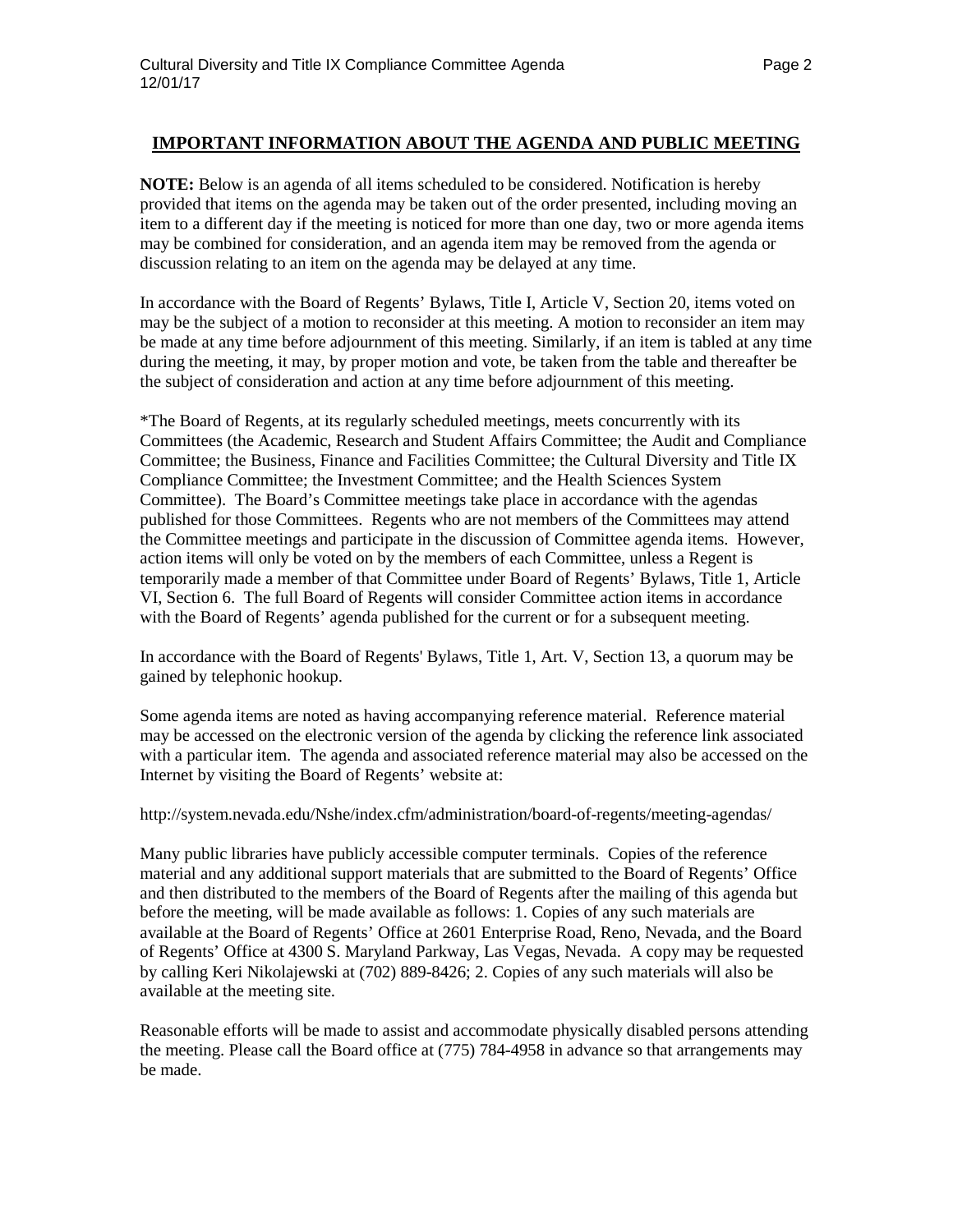## **1. PUBLIC COMMENT INFORMATION ONLY**

Public comment will be taken during this agenda item. No action may be taken on a matter raised under this item until the matter is included on an agenda as an item on which action may be taken. Comments will be limited to three minutes per person. Persons making comment will be asked to begin by stating their name for the record and to spell their last name. The Committee Chair may elect to allow additional public comment on a specific agenda item when that agenda item is being considered.

In accordance with Attorney General Opinion No. 00-047, as restated in the Attorney General's Open Meeting Law Manual, the Chair may prohibit comment if the content of that comment is a topic that is not relevant to, or within the authority of, the Board of Regents, or if the content is willfully disruptive of the meeting by being irrelevant, repetitious, slanderous, offensive, inflammatory, irrational or amounting to personal attacks or interfering with the rights of other speakers.

### **2. CONSENT ITEMS FOR POSSIBLE ACTION**

Consent items will be considered together and acted on in one motion unless an item is removed to be considered separately by the Committee.

## **2a. MINUTES FOR POSSIBLE ACTION**

Request is made for approval of the minutes from the September 8, 2017, meeting. *[\(Ref. CD-2a\)](https://nshe.nevada.edu/wp-content/uploads/file/BoardOfRegents/Agendas/2017/nov-mtgs/cd-ref/CD-2a.pdf)*

# **2b.** *HANDBOOK* **AND FOR POSSIBLE ACTION CODE REVISIONS, DISCRIMINATORY ACTS**

Vice Chancellor Constance Brooks requests approval of revisions to the *Handbook* and Code necessary to comply with S.B. 188 (Chapter 197, *[Statutes of Nevada](https://www.leg.state.nv.us/Session/79th2017/Reports/history.cfm?DocumentType=2&BillNo=188) [2017](https://www.leg.state.nv.us/Session/79th2017/Reports/history.cfm?DocumentType=2&BillNo=188)*), which revises provisions prohibiting certain discriminatory acts, including in the admission of students to an NSHE institution. The policy revision expands the existing prohibition on discrimination under Title 4, Chapter 16, Sections 5 (university admission), 18 (community college admission) and 26 (state college admission) to include a prohibition on discrimination based on gender identity or expression.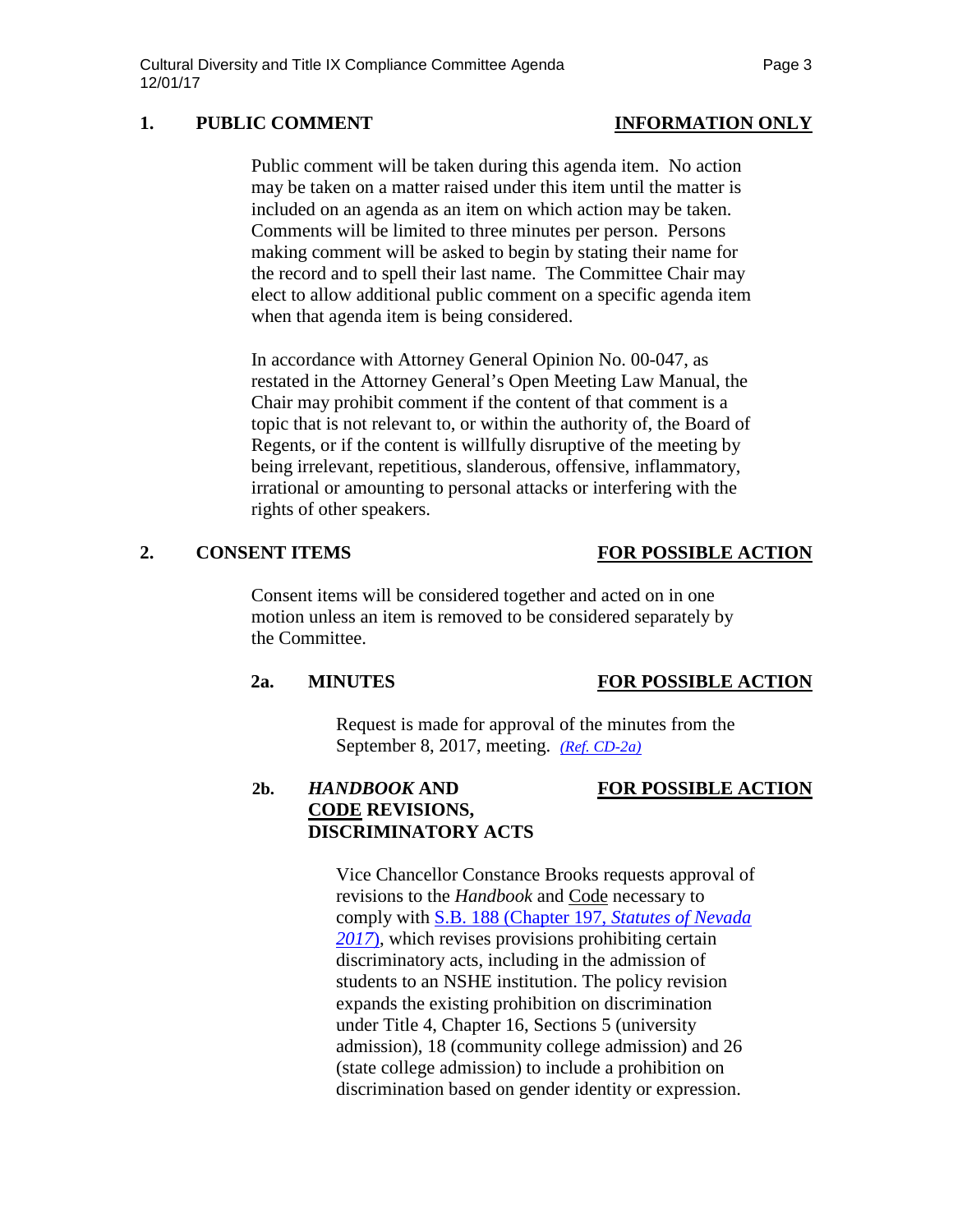## **2b.** *HANDBOOK* **AND FOR POSSIBLE ACTION CODE REVISIONS, DISCRIMINATORY ACTS** *(cont.)*

The Code revision expands the prohibited conduct for students with regard to acts of unlawful discrimination to include gender expression, making this section consistent with similar sections throughout the *Handbook (Title 2, Chapter 10, Section 10.2.1)*. *[\(Ref. CD-2b\)](https://nshe.nevada.edu/wp-content/uploads/file/BoardOfRegents/Agendas/2017/nov-mtgs/cd-ref/CD-2b.pdf)*

The proposed *Handbook* and Code revisions were presented for initial discussion at the September 7, 2017, meeting of the Academic, Research and Student Affairs Committee.

*ESTIMATED TIME: 5 mins.*

### **3. EQUITY, DIVERSITY AND INFORMATION ONLY INCLUSION COUNCIL**

Maria Marinch, Executive Director of Inclusive Learning and Engagement, CSN, will report on the recent work of the Council, as well as a timeline of planned activity for the next six months. An update on the October 6, 2017, Southern Nevada Diversity Summit will also be provided. *[\(Ref. CD-3\)](https://nshe.nevada.edu/wp-content/uploads/file/BoardOfRegents/Agendas/2017/nov-mtgs/cd-ref/CD-3.pdf)*

*ESTIMATED TIME: 10 mins.*

### **4. UNLV DIVERSITY INITIATIVES INFORMATION ONLY**

Dr. Barbee Myers Oakes, Chief Diversity Officer, UNLV, will provide an overview of UNLV's diversity initiatives and efforts. *[\(Ref. CD-4\)](https://nshe.nevada.edu/wp-content/uploads/file/BoardOfRegents/Agendas/2017/nov-mtgs/cd-ref/CD-4.pdf)*

*ESTIMATED TIME: 20 mins.*

## **5. NSC TITLE V GRANT INFORMATION ONLY**

Dr. Edith Fernández, Associate Vice President of Community Engagement and Diversity Initiatives, NSC, and Dr. Laura Naumann, Associate Professor of Psychology and Interim Associate Provost, NSC, will present information on NSC's \$2.7 million Title V Grant Project: Cultivando Mentes (Cultivating Minds). This is the first Hispanic-Serving Institution (HSI) grant for the NSHE. *[\(Refs. CD-5a](https://nshe.nevada.edu/wp-content/uploads/file/BoardOfRegents/Agendas/2017/nov-mtgs/cd-ref/CD-5a.pdf) and [CD-5b\)](https://nshe.nevada.edu/wp-content/uploads/file/BoardOfRegents/Agendas/2017/nov-mtgs/cd-ref/CD-5b.pdf)*

*ESTIMATED TIME: 15 mins.*